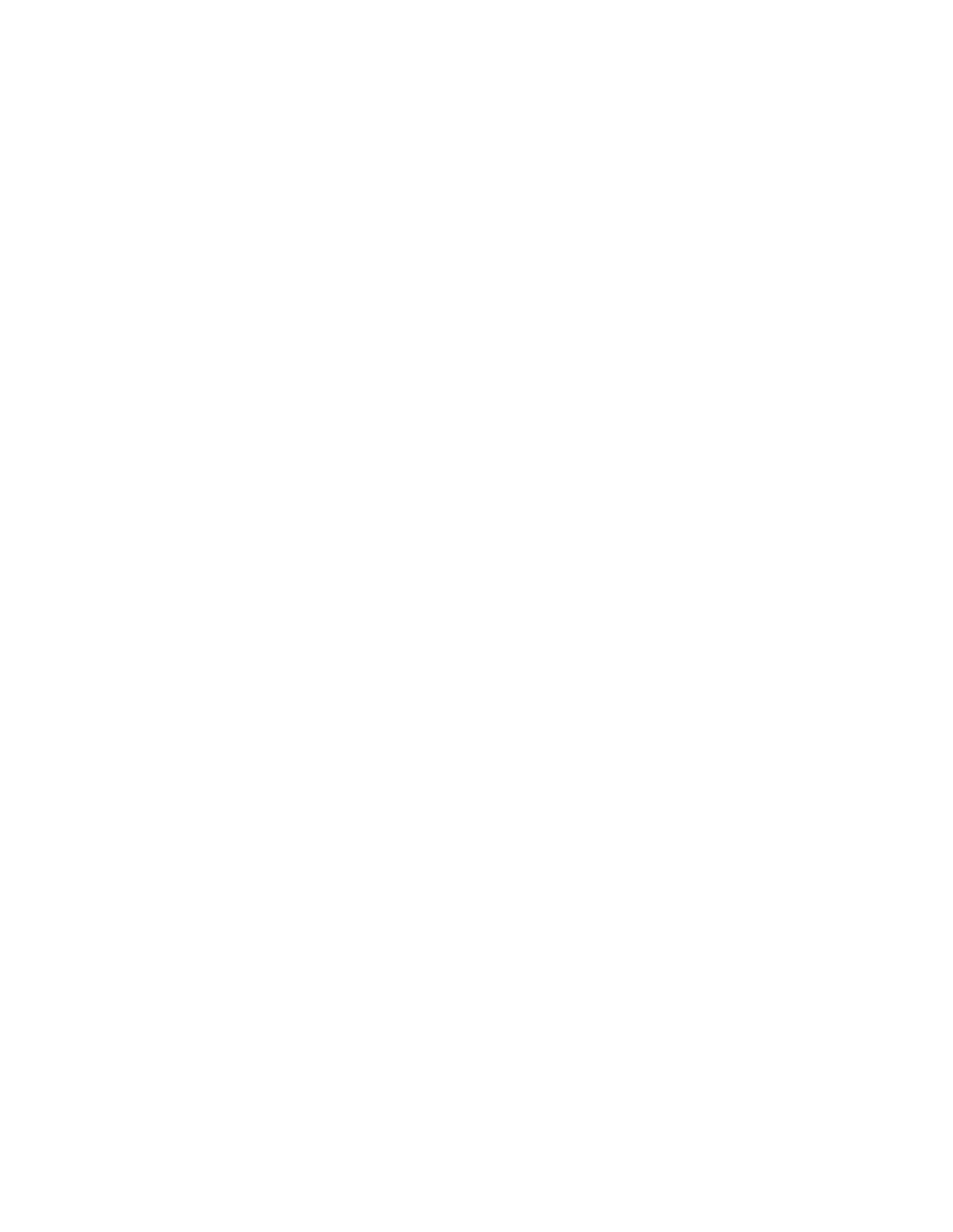# **Index**

| General Information on Phase Three of the Universal Water Meter Installations |  |
|-------------------------------------------------------------------------------|--|
| Universal Water Meter Installations Project Loan Authorization Bylaw No. 718, |  |
| Notice of Alternative Approval Process – as published in the Coast Reporter   |  |
|                                                                               |  |
|                                                                               |  |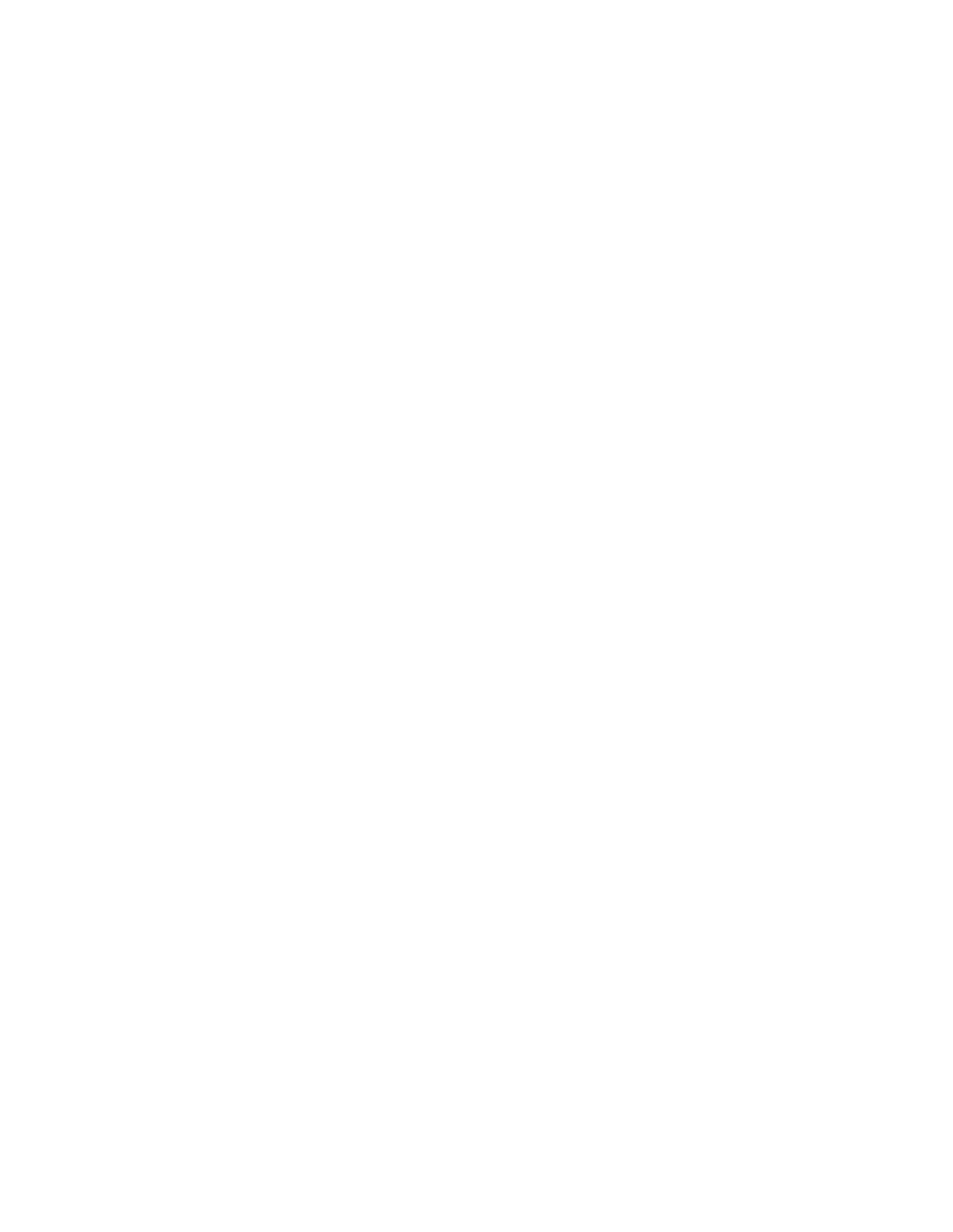**General Information on**



**Universal Water Meter Installations Project Loan** 

# **Authorization Bylaw No. 718, 2018**

The Sunshine Coast Regional District (SCRD) is proceeding with an Alternative Approval Process (AAP) for *Universal Water Meter Installations Project Loan Authorization Bylaw No. 718, 2018*. The bylaw proposes to borrow up to \$5,956,111 to be repaid over a 20 year term to fund Phase Three of the Universal Water Meter Installations project. Approval of the electors is required since the borrowing proposed is for a period longer than five years.

#### **Project Background**

Adopted in 2013, the Comprehensive Regional Water Plan outlines the actions needed to increase water supply in combination with universal water metering to manage demand.

Water metering will help the SCRD and water users improve their leak detection abilities and better understand water consumption. Many cities and regional districts across Canada have already made the move towards metering as it is widely recognized as an industry best practice. It is common for communities to realize a reduction in water consumption by 20% to 30% after universal metering.

Phase 3 is the final phase of meter installations and involves installing water meters in the Sechelt area. Meters were already installed for SCRD water customers in Egmont/Pender Harbour, Halfmoon Bay, Roberts Creek, Elphinstone and West Howe Sound between 2014 and 2017.

#### **The AAP**

The question posed by this AAP is whether the SCRD can proceed with long term borrowing (20 years) to fund this project.

The SCRD has recognized the critical importance of completing this third and final phase of water meter installations. If the AAP fails, other options such as proceeding to referendum or funding the project through the use of short term borrowing or reserve funds may be considered.

#### **What do I do?**

If you are **opposed** to the SCRD using long term borrowing to fund Phase Three of the Universal Water Meter Installations Project, you may wish to submit an Elector Response Form.

If you support the SCRD using long term borrowing to fund Phase Three of the water meter installations project, you do not need to take any further action.

#### **Who can I contact for more information?**

More information on the AAP may be obtained by contacting Angie Legault, Senior Manager of Administration & Legislative Services/Corporate Officer at the SCRD office at 1975 Field Road or by telephone at 604-885-6825 or Sherry Reid, Deputy Corporate Officer at 604-885-6813.

Information on Phase Three of the water meter installations project may be obtained from the Infrastructure Services Department at 604-885-6806.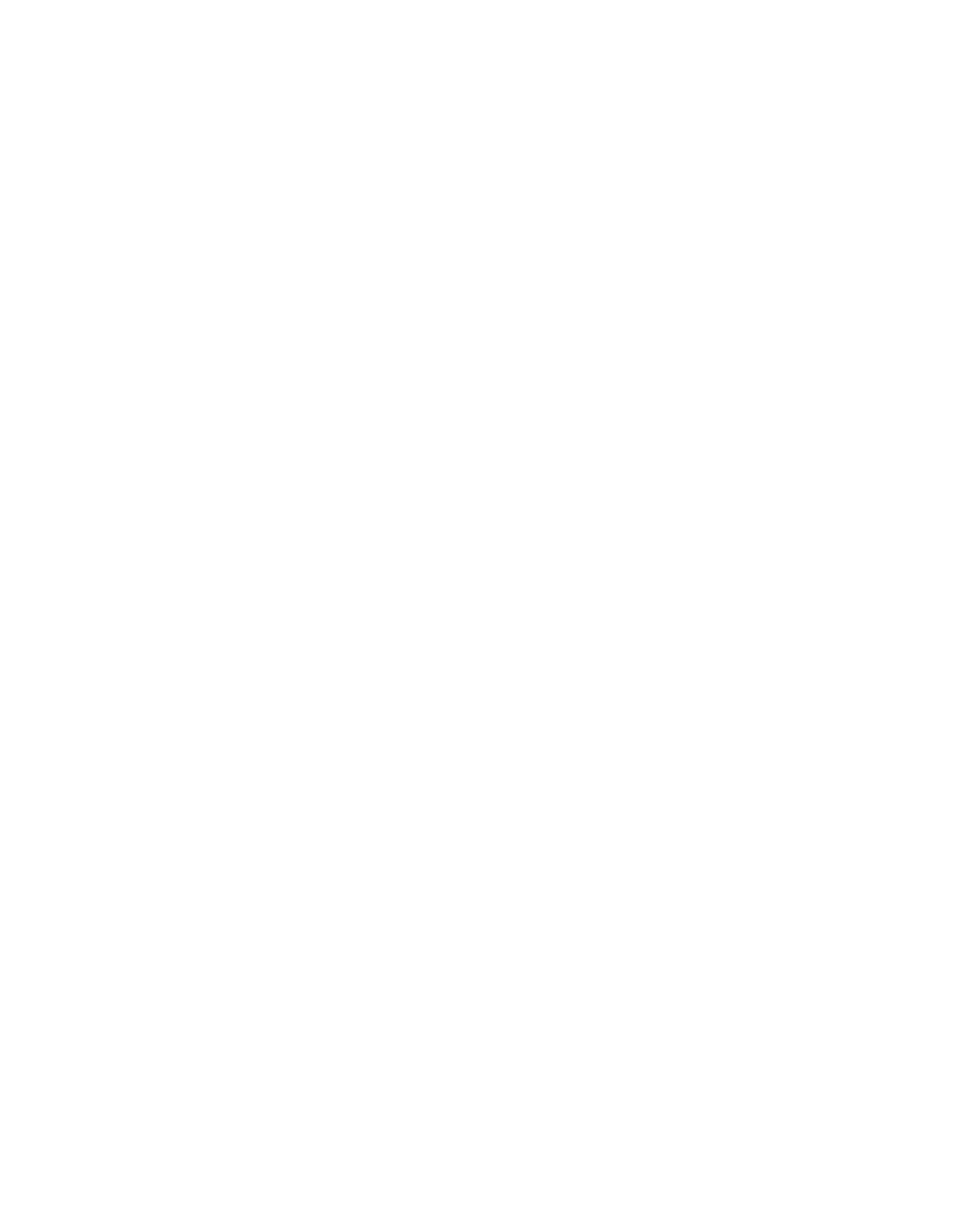#### **SUNSHINE COAST REGIONAL DISTRICT**

#### **BYLAW NO. 718**

A bylaw to authorize the borrowing of up to Five Million Nine Hundred and Fifty Six Thousand One Hundred and Eleven Dollars for Phase Three of the Universal Water Meter Installations Project

WHEREAS the Board of the Sunshine Coast Regional District has established by Bylaw No. 1002, a service for the purpose of providing potable water to the Water Supply and Distribution Service Area;

AND WHEREAS the Board of the Sunshine Coast Regional District wishes to complete the Universal Water Meter Installations Project to support conservation and leak detection;

AND WHEREAS the Board of the Sunshine Coast Regional District wishes to borrow for debt incurred by Phase Three of the Universal Water Meter Installations Project (the "Works");

AND WHEREAS the estimated cost of the Works, including expenses incidental thereto, that is not covered by other sources of revenue, is the sum of up to Five Million Nine Hundred and Fifty Six Thousand One Hundred and Eleven Dollars (\$5,956,111) which is the amount of debt created by this bylaw;

AND WHEREAS the maximum term for which a debenture may be issued to secure the debt created by this bylaw is for a term not to exceed twenty years;

AND WHEREAS the authority to borrow under this bylaw expires five years from the date on which this bylaw is adopted;

AND WHEREAS the Board of the Sunshine Coast Regional District has obtained the approval of electors in the entire Water Supply and Distribution service area by alternative approval process in accordance with section 345(1) of the *Local Government Act* and Section 86 of the *Community Charter*;

NOW THEREFORE, the Board of the Sunshine Coast Regional District in open meeting assembled, enacts as follows:

- 1. This bylaw may be cited as *Universal Water Meter Installations Project Loan Authorization Bylaw No. 718, 2018*.
- 2. The Board is hereby empowered and authorized: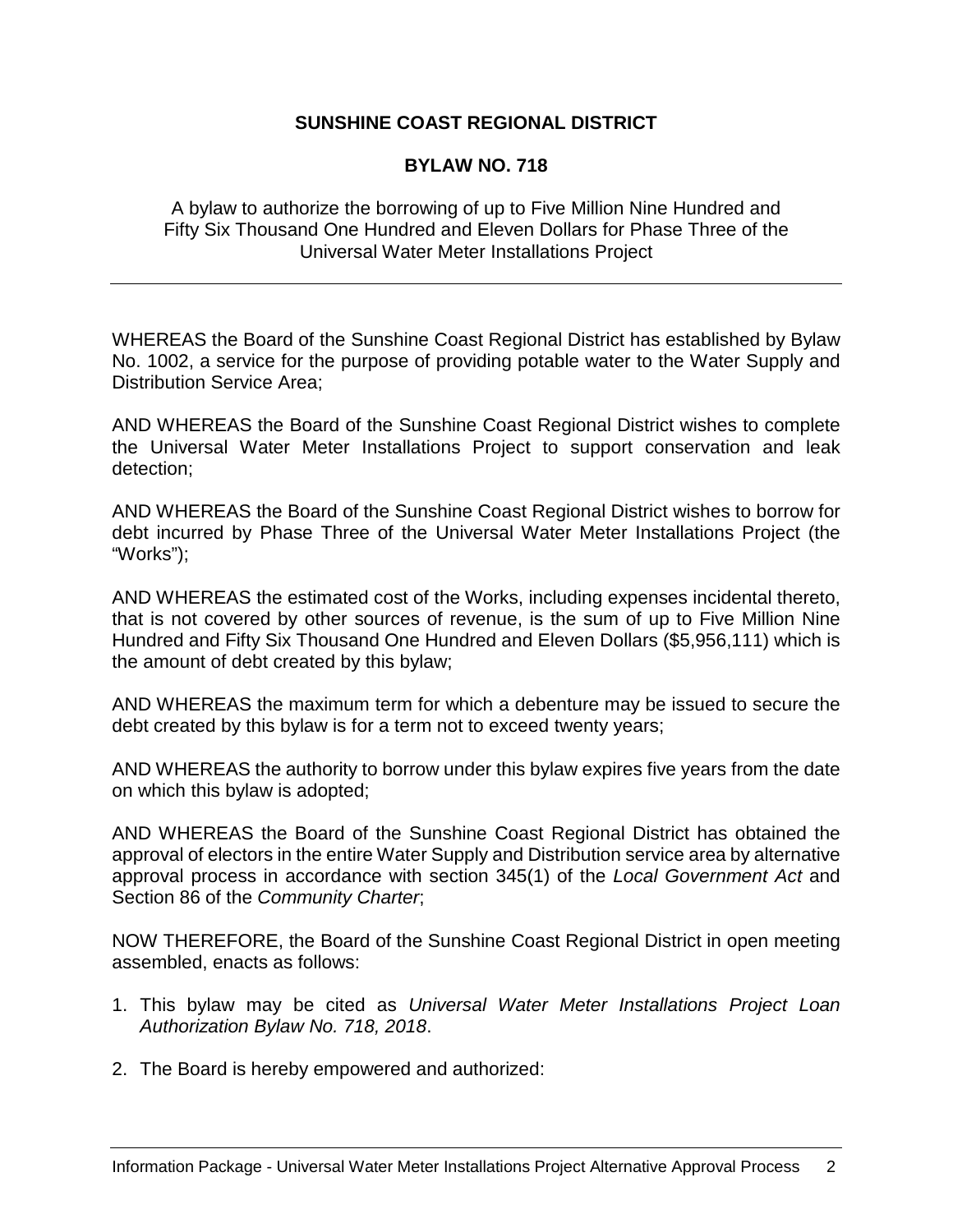- a) To borrow upon the credit of the Regional District a sum not exceeding Five Million Nine Hundred and Fifty Six Thousand One Hundred and Eleven Dollars (\$5,956,111);
- b) To acquire all such real property, easements, rights-of-way, licenses, rights or authorities as may be requisite or desirable for or in connection with Phase Three of the Universal Water Meter Installations Project.
- 3. The maximum term for which debentures may be issued to secure the debt created by this bylaw is twenty years.

| <b>READ A FIRST TIME</b>                                                 | this | 26 <sup>th</sup> | day of | April, 2018 |  |  |
|--------------------------------------------------------------------------|------|------------------|--------|-------------|--|--|
| <b>READ A SECOND TIME</b>                                                | this | 26 <sup>th</sup> | day of | April, 2018 |  |  |
| <b>READ A THIRD TIME</b>                                                 | this | 26 <sup>th</sup> | day of | April, 2018 |  |  |
| APPROVED BY THE INSPECTOR OF MUNICIPALITIES                              | this | 18 <sup>th</sup> | day of | May, 2018   |  |  |
| RECEIVED THE APPROVAL OF THE ELECTORS BY<br>ALTERNATIVE APPROVAL PROCESS |      |                  |        |             |  |  |
|                                                                          | this |                  | day of |             |  |  |
| <b>ADOPTED</b>                                                           | this |                  | day of |             |  |  |

\_\_\_\_\_\_\_\_\_\_\_\_\_\_\_\_\_\_\_\_\_\_\_\_\_\_ CORPORATE OFFICER

\_\_\_\_\_\_\_\_\_\_\_\_\_\_\_\_\_\_\_\_\_\_\_\_\_\_ **CHAIR**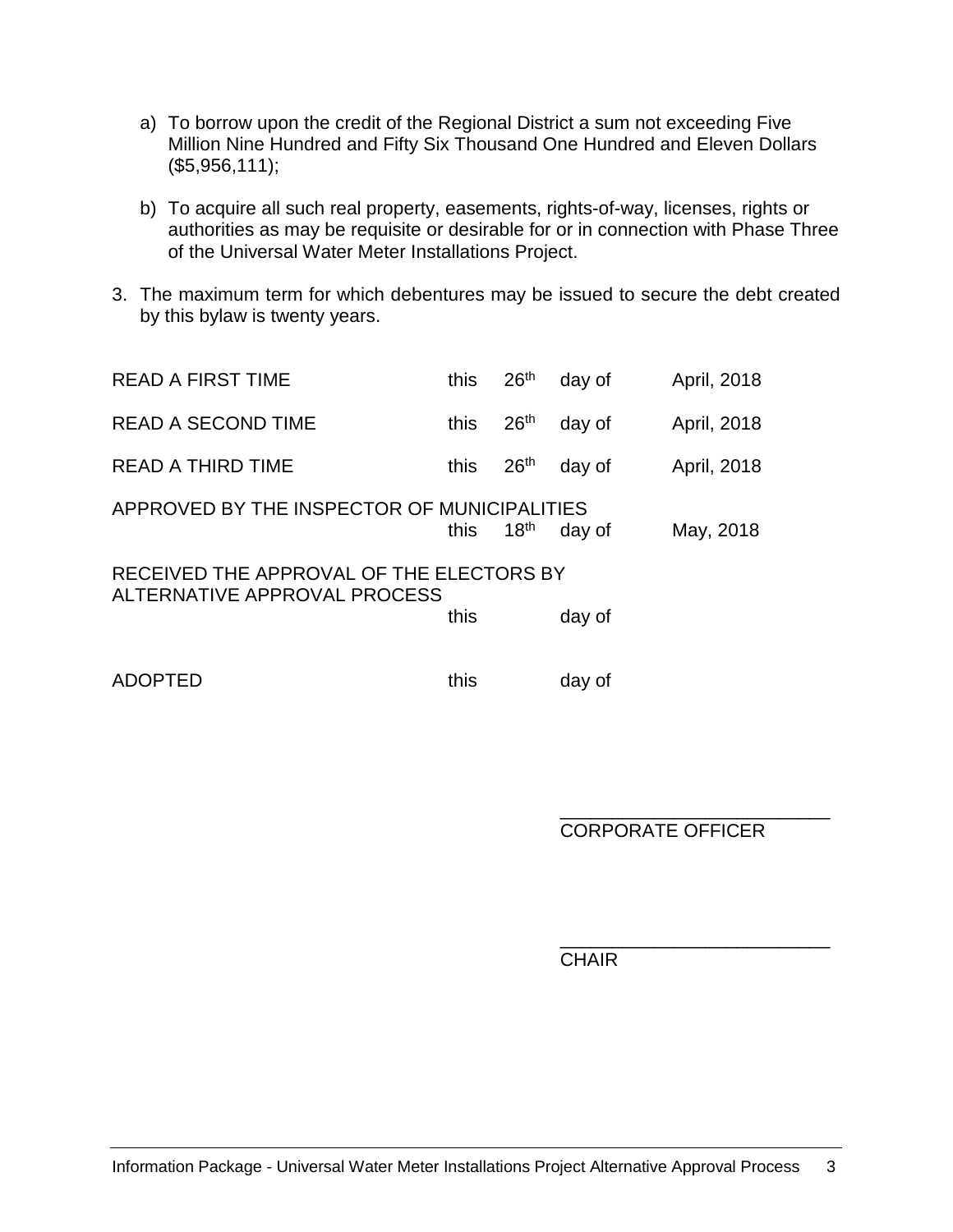#### **SUNSHINE COAST REGIONAL DISTRICT**

#### **NOTICE OF ALTERNATIVE APPROVAL PROCESS**

#### *Universal Water Meter Installations Project Loan Authorization Bylaw No. 718, 2018*

**NOTICE IS HEREBY GIVEN THAT**, the Sunshine Coast Regional District (SCRD) proposes to adopt *Universal Water Meter Installations Project Loan Authorization Bylaw No. 718, 2018* to authorize borrowing of up to \$5,956,111 over a twenty year term to complete Phase Three of the Universal Water Meter Installations Project. The costs of the debt will be recovered through a parcel tax on those properties that have access to SCRD water in the Water Supply and Distribution Service Area (Electoral Areas A – Egmont / Pender Harbour, B – Halfmoon Bay, D – Roberts Creek, E - Elphinstone, F – West Howe Sound and the District of Sechelt).

Phase Three of the Universal Water Meter Installations Project is the final phase of meter installations and involves installing water meters on SCRD water connections in the Sechelt area. Meters were installed for other SCRD water customers between 2014 and 2017. Water metering will help the SCRD and water users improve their leak detection abilities and better understand water consumption.

Approval of the electors is required since the borrowing proposed is for a period longer than five years. No increase to the parcel tax rate is anticipated as debt funding for this project was built in to the rate structure. An average of \$37.70 per parcel will be allocated from the existing parcel tax to service the twenty year borrowing. The overall rate structure may vary from year to year depending on changes to capital plans and the availability of other sources of funding such as provincial and federal grants.

More information on this matter can be viewed at the Sunshine Coast Regional District office, 8:30 a.m. to 4:30 p.m. Monday to Friday, except Statutory Holidays, at 1975 Field Road, Sechelt, BC. Information Packages are also available at the Sechelt Aquatic Centre (5500 Shorncliffe Avenue, Sechelt), Gibsons and Area Community Centre (700 Park Road, Gibsons, BC) and the Pender Harbour Satellite/Water Office (12828 Lagoon Road, Madeira Park, BC) during their regular hours.

The SCRD Board may adopt Bylaw No. 718 and proceed with the borrowing as noted above if, after the deadline, elector response forms are certified by the Corporate Officer as having been signed by less than 10% of the eligible electors in the Water Supply and Distribution Service Area (Electoral Areas A – Egmont / Pender Harbour, B – Halfmoon Bay, D – Roberts Creek, E - Elphinstone, F – West Howe Sound and the District of Sechelt). If after the deadline elector response forms are certified by the Corporate Officer as having been signed by at least 10% of the eligible electors in the Service Area (calculated at **1,957** electors), the Board may not proceed with the borrowing under Bylaw No. 718 without obtaining assent of the electors in a voting proceeding.

#### **Elector Response Forms**

The response of the electors must be in the form established by the SCRD. Forms are available at the SCRD office located at 1975 Field Road, Sechelt. Forms are also available on the SCRD website at [www.scrd.ca](http://www.scrd.ca/) and where Information Packages are located as listed above. An accurate copy of the elector response form is also acceptable. For an elector response to be accepted it must meet the following conditions: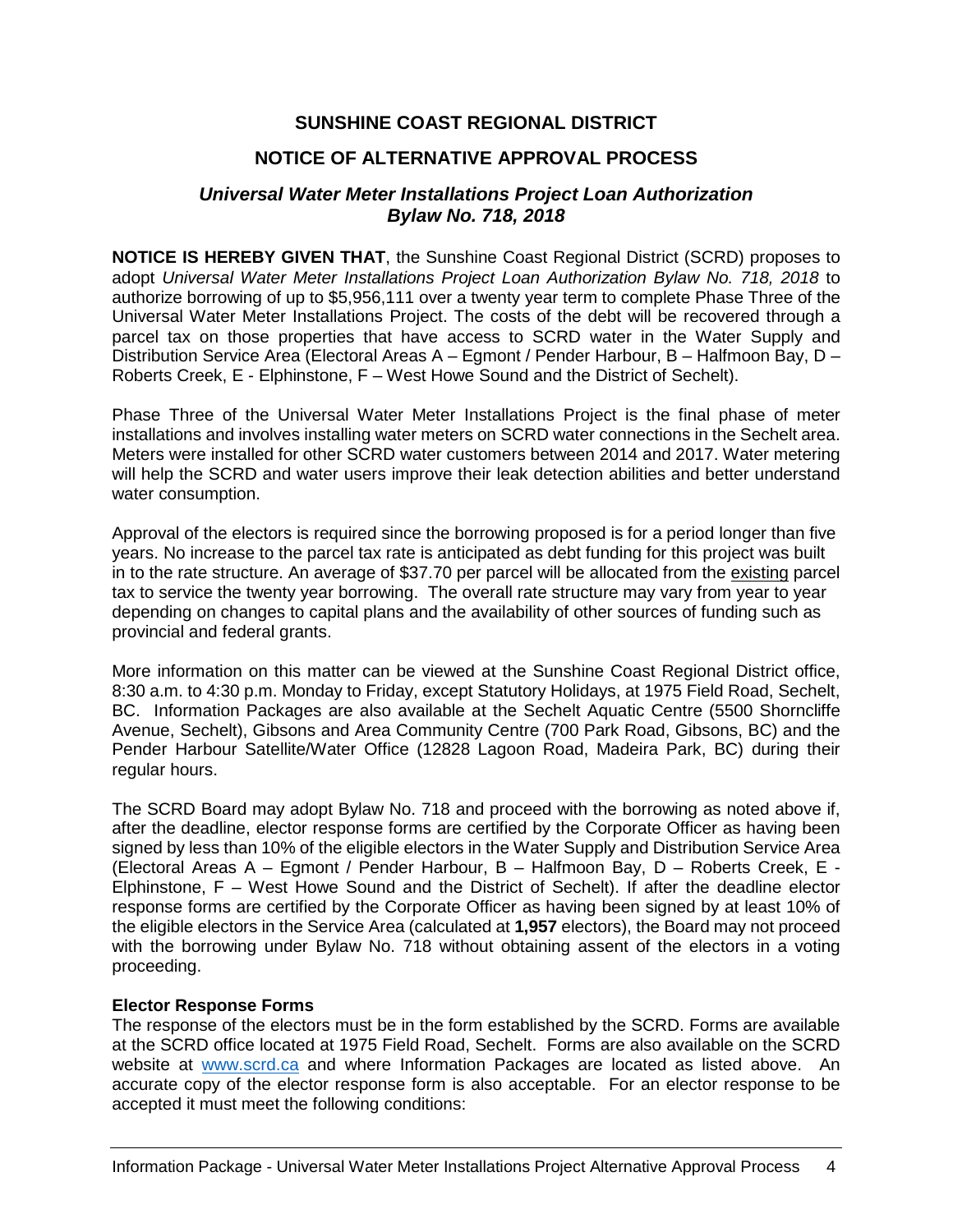- only eligible electors within the Water Supply and Distribution Service Area are entitled to sign an elector response form;
- the full name of the elector must be stated;
- the residential address of the elector must be stated:
- the elector must sign the elector response form;
- if applicable, the address of the property in relation to which the person is entitled to vote as a non-resident property elector must be stated; and,
- the elector response form must be submitted to the Corporate Officer before the deadline.

Forms may be submitted in person or by mail to be received by the Corporate Officer at the Sunshine Coast Regional District office located at 1975 Field Road, Sechelt, B.C. V0N 3A1 **NO LATER THAN 4:30 P.M. ON Tuesday, July 24, 2018**. Elector response forms must be in the possession of the Corporate Officer by this time as postmarks **WILL NOT** be accepted as date of submission. **ELECTOR RESPONSE FORMS MAY NOT BE RETURNED BY FAX OR EMAIL.**

#### **Eligible Elector**

An eligible elector for the purpose of this Alternative Approval Process is a resident who meets the following criteria:

- is age eighteen or older;
- is a Canadian citizen;
- has been a resident of British Columbia for at least six months;
- has been a resident of the Service Area for at least thirty days; and,
- is not disqualified from voting by any enactment.

A non-resident property elector who meets the following criteria is also an eligible elector:

- is not entitled to register as a resident elector for the Service Area;
- is age eighteen or older;
- is a Canadian citizen;
- has been a resident of British Columbia for at least six months;
- has been a registered owner of the real property within the Service Area for at least thirty days; and,
- is not disqualified from voting by any enactment.
- Note: Only one non-resident property elector may sign an elector response form per property, regardless of how many people own the property. Property owned in whole or in part by a corporation does not qualify under the non-resident property elector provisions.

More information on the AAP may be obtained by contacting Angie Legault, Senior Manager of Administration & Legislative Services/Corporate Officer at the SCRD office at 1975 Field Road or by telephone at 604-885-6825 or Sherry Reid, Deputy Corporate Officer at 604-885-6813. Information on Phase Three of the water meter installations project may be obtained from the Infrastructure Services Department at 604-885-6806.

Angie Legault, Corporate Officer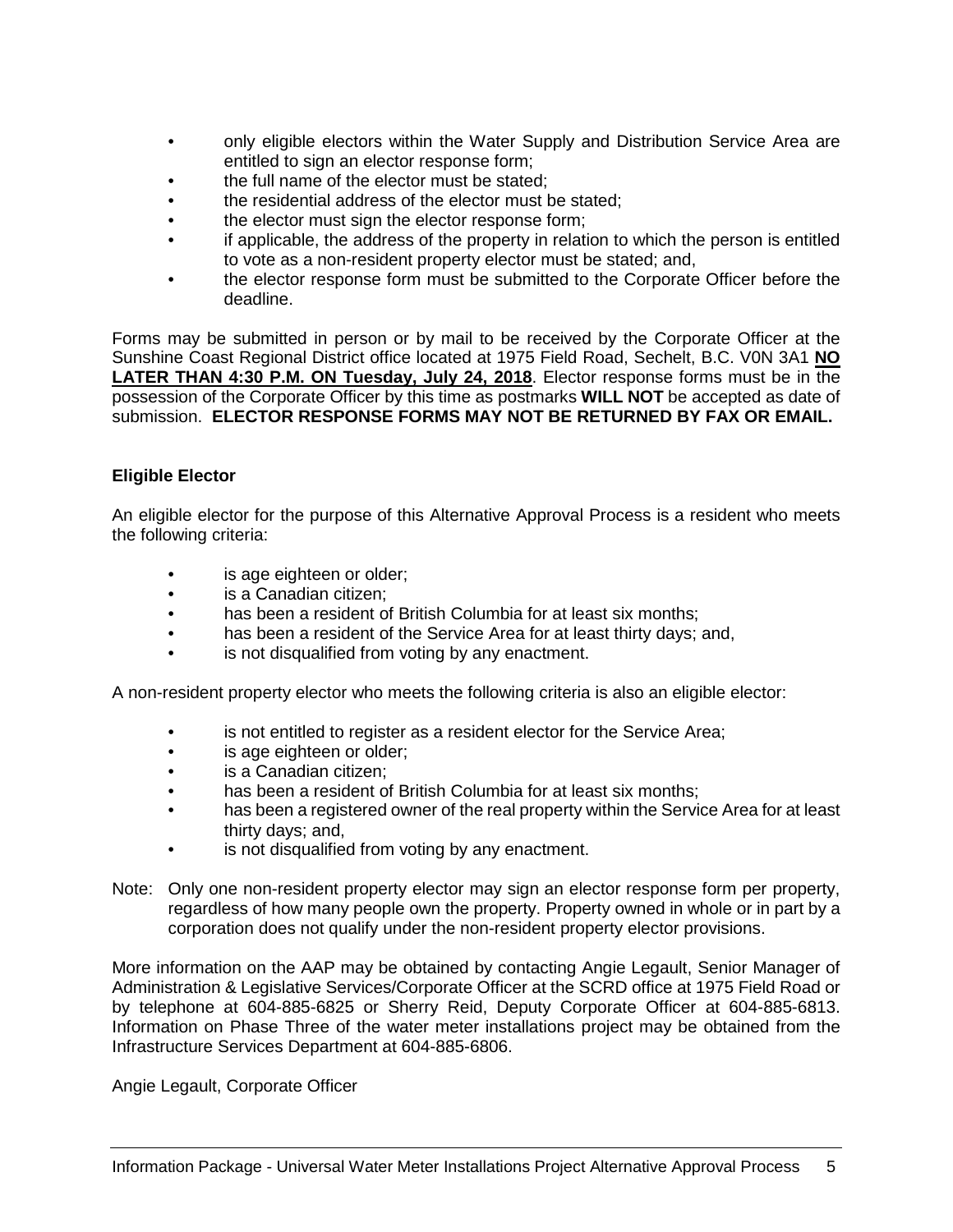### **Calculation of Eligible Electors**

The total number of electors of the area to which the approval process applies (the Water Supply and Distribution Service Area –Electoral Areas A – Egmont/Pender Harbour, B – Halfmoon Bay,  $D$  – Roberts Creek,  $E$  – Elphinstone,  $F$  – West Howe Sound and the District of Sechelt) has been calculated at **19,577**.

The number of electors was calculated as follows:

The number of resident electors on the Provincial voters list in the Service Area, as received from Elections BC on April 24, 2018 **(19,272)**

#### *plus*

The number of non-resident property electors currently registered for properties within the Service Area, excluding those who also reside within the Service Area **(305)**

Approval of the electors by alternative approval process is obtained if the number of elector responses received by the established deadline is less than 10% of this total **(1,957).**